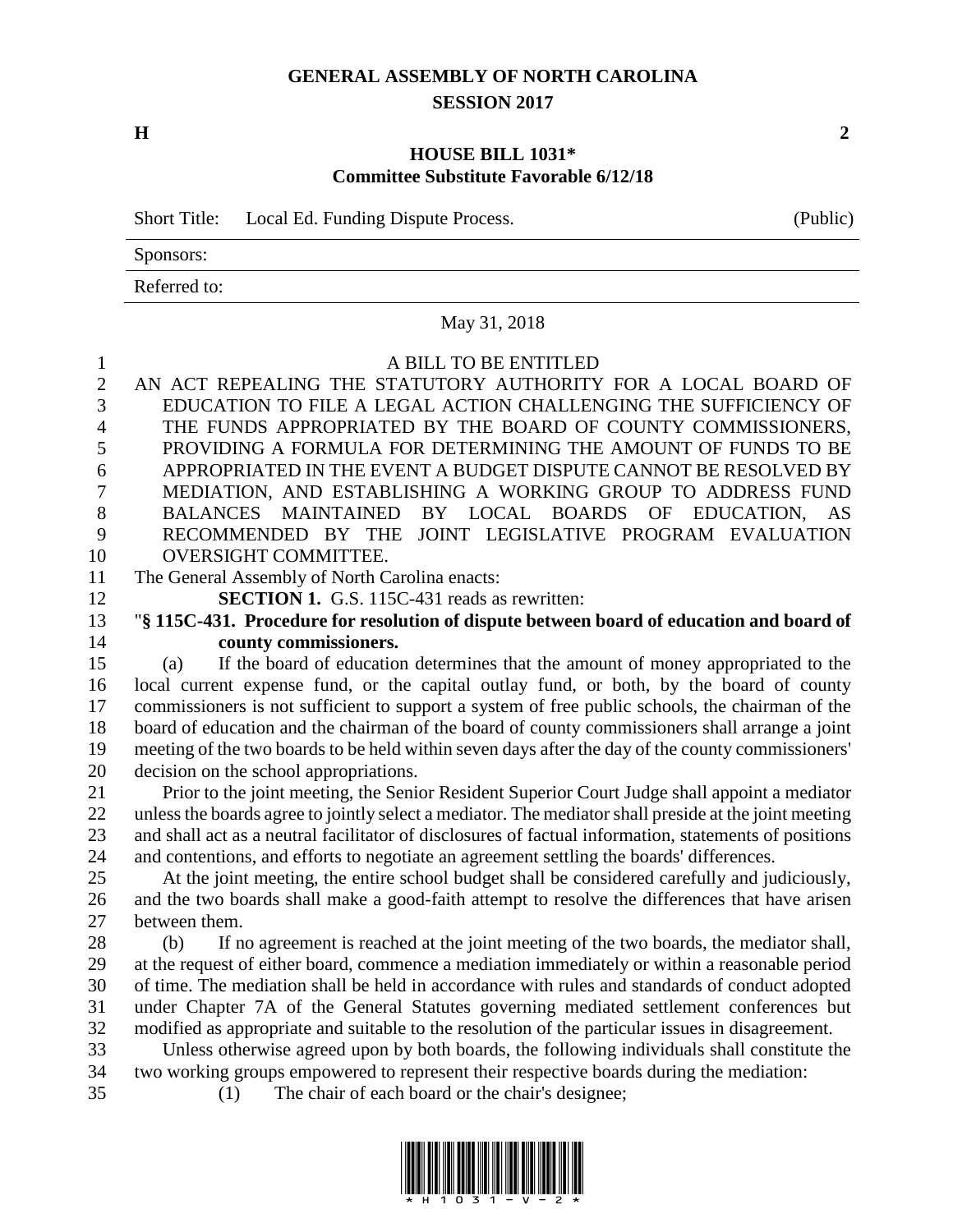|                                                                                                   |      | <b>General Assembly Of North Carolina</b>                                                                                                                 | <b>Session 2017</b> |  |
|---------------------------------------------------------------------------------------------------|------|-----------------------------------------------------------------------------------------------------------------------------------------------------------|---------------------|--|
|                                                                                                   | (2)  | The superintendent of the local school administrative unit and the county                                                                                 |                     |  |
|                                                                                                   |      | manager or either's designee;                                                                                                                             |                     |  |
|                                                                                                   | (3)  | The finance officer of each board; and                                                                                                                    |                     |  |
|                                                                                                   | (4)  | The attorney for each board.                                                                                                                              |                     |  |
|                                                                                                   |      | Members of both boards, their chairs, and representatives shall cooperate with and respond to all                                                         |                     |  |
|                                                                                                   |      | reasonable requests of the mediator to participate in the mediation. Notwithstanding Article 33C                                                          |                     |  |
|                                                                                                   |      | of Chapter 143 of the General Statutes, the mediation proceedings involving the two working                                                               |                     |  |
|                                                                                                   |      | groups shall be conducted in private. Evidence of statements made and conduct occurring in a                                                              |                     |  |
| mediation are not subject to discovery and are inadmissible in any court action. However, no      |      |                                                                                                                                                           |                     |  |
| evidence otherwise discoverable is inadmissible merely because it is presented or discussed in a  |      |                                                                                                                                                           |                     |  |
| mediation. The mediator shall not be compelled to testify or produce evidence concerning          |      |                                                                                                                                                           |                     |  |
| statements made and conduct occurring in a mediation in any civil proceeding for any purpose,     |      |                                                                                                                                                           |                     |  |
| except disciplinary hearings before the State Bar or any agency established to enforce standards  |      |                                                                                                                                                           |                     |  |
|                                                                                                   |      | of conduct for mediators. Reports by members of either working group to their respective boards                                                           |                     |  |
|                                                                                                   |      | shall be made in compliance with Article 33C of Chapter 143 of the General Statutes.                                                                      |                     |  |
|                                                                                                   |      | Unless both boards agree otherwise, or unless the boards have already resolved their dispute,                                                             |                     |  |
|                                                                                                   |      | the mediation shall end no later than August 1. The mediator shall have the authority to determine                                                        |                     |  |
|                                                                                                   |      | that an impasse exists and to discontinue the mediation. The mediation may continue beyond                                                                |                     |  |
|                                                                                                   |      | August 1 provided both boards agree. If both boards agree to continue the mediation beyond                                                                |                     |  |
|                                                                                                   |      | August 1, the board of county commissioners shall appropriate to the local school administrative                                                          |                     |  |
|                                                                                                   |      | unit for deposit in the local current expense fund a sum of money sufficient to equal the local<br>contribution to this fund for the previous year.       |                     |  |
|                                                                                                   |      | If the working groups reach a proposed agreement, the terms and conditions must be                                                                        |                     |  |
|                                                                                                   |      | approved by each board. If no agreement is reached, the mediator shall announce that fact to the                                                          |                     |  |
|                                                                                                   |      | chairs of both boards, the Senior Resident Superior Court Judge, and the public. The mediator                                                             |                     |  |
|                                                                                                   |      | shall not disclose any other information about the mediation. The mediator shall not make any                                                             |                     |  |
|                                                                                                   |      | recommendations or public statement of findings or conclusions.                                                                                           |                     |  |
|                                                                                                   |      | The local board of education and the board of county commissioners shall share equally the                                                                |                     |  |
|                                                                                                   |      | mediator's compensation and expenses. The mediator's compensation shall be determined                                                                     |                     |  |
|                                                                                                   |      | according to rules adopted under Chapter 7A of the General Statutes.                                                                                      |                     |  |
|                                                                                                   | (b1) | If agreement is not reached in mediation on the amount of money appropriated to the                                                                       |                     |  |
|                                                                                                   |      | <u>local current expense fund, and the amount to be appropriated has not been calculated pursuant</u>                                                     |                     |  |
| to this subsection for longer than the prior year, the sum to be appropriated for the budget year |      |                                                                                                                                                           |                     |  |
|                                                                                                   |      | in dispute shall be calculated as follows:                                                                                                                |                     |  |
|                                                                                                   | (1)  | The amount of moneys appropriated to the local current expense fund by the                                                                                |                     |  |
|                                                                                                   |      | board of county commissioners in the prior fiscal year that are expended in                                                                               |                     |  |
|                                                                                                   |      | that year by the local school administrative unit or transferred as required by                                                                           |                     |  |
|                                                                                                   |      | G.S. 115C-75.10, 115C-218.105, 115C-238.70, and 116-239.11 shall be                                                                                       |                     |  |
|                                                                                                   |      | divided by the sum of the following: the average daily membership of the local                                                                            |                     |  |
|                                                                                                   |      | school administrative unit plus the share of the average daily membership of                                                                              |                     |  |
|                                                                                                   |      | any innovative, charter, regional, or laboratory school whose students reside                                                                             |                     |  |
|                                                                                                   |      | in the local school administrative unit for the prior school year.                                                                                        |                     |  |
|                                                                                                   | (2)  | The amount from subdivision (1) of this subsection, rounded to the nearest                                                                                |                     |  |
|                                                                                                   |      | penny, shall then be multiplied by the sum of one plus the percent change in                                                                              |                     |  |
|                                                                                                   |      | the second quarter Employment Cost Index for elementary and secondary                                                                                     |                     |  |
|                                                                                                   |      | school workers as reported by the Federal Bureau of Labor Statistics.                                                                                     |                     |  |
|                                                                                                   | (3)  | The amount from subdivision (2) of this subsection, rounded to the nearest                                                                                |                     |  |
|                                                                                                   |      | penny, shall then be multiplied by the sum of the following: the allotted                                                                                 |                     |  |
|                                                                                                   |      | average daily membership for the school year plus the share of the average<br>daily membership of any innovative, charter, regional, or laboratory school |                     |  |
|                                                                                                   |      |                                                                                                                                                           |                     |  |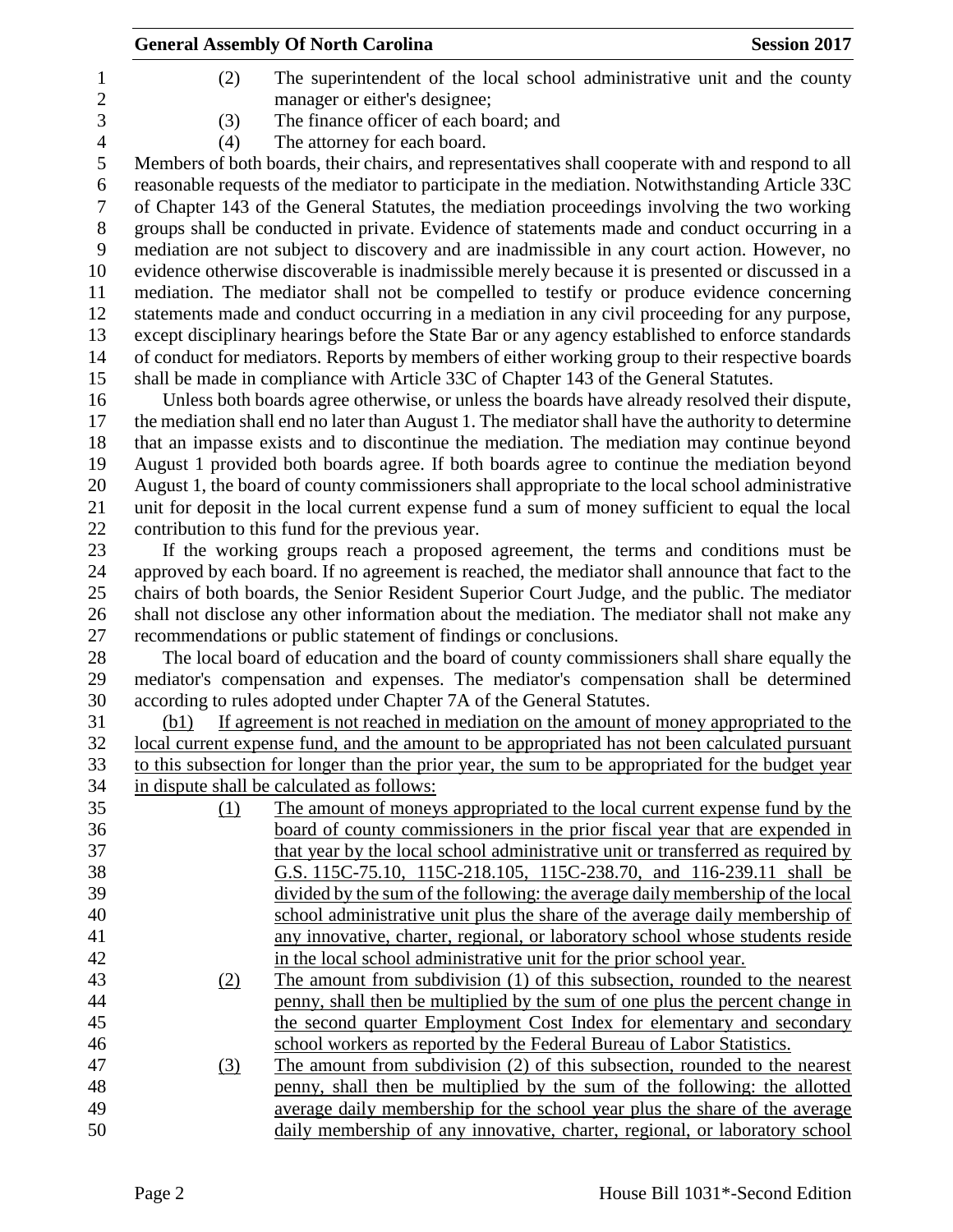|          | <b>General Assembly Of North Carolina</b>                                                               | <b>Session 2017</b> |
|----------|---------------------------------------------------------------------------------------------------------|---------------------|
|          | whose students reside in the local school administrative unit for the budget                            |                     |
|          | year in dispute.                                                                                        |                     |
|          | The board of county commissioners shall appropriate to the local current expense fund the               |                     |
|          | sum from subdivision (3) of this subsection, rounded to the nearest penny, to the local board of        |                     |
|          | education for the budget year in dispute.                                                               |                     |
| (b2)     | If agreement is not reached in mediation, and the amount to be appropriated has been                    |                     |
|          | calculated pursuant to subsection (b1) of this section to the local current expense fund for the        |                     |
|          | prior two years, the sum to be appropriated for the budget year in dispute shall be calculated as       |                     |
| follows: |                                                                                                         |                     |
| (1)      | The amount of moneys appropriated to the local current expense fund by the                              |                     |
|          | board of county commissioners in the prior fiscal year that are expended in                             |                     |
|          | the prior fiscal year by the local school administrative unit and transferred as                        |                     |
|          | required by G.S. 115C-75.10, 115C-218.105, 115C-238.70, and 116-239.11                                  |                     |
|          | shall be divided by the sum of the following: the average daily membership                              |                     |
|          | plus the share of the average daily membership of any innovative, charter,                              |                     |
|          | regional, or laboratory school whose students reside in the local school                                |                     |
|          | administrative unit for the prior school year.                                                          |                     |
| (2)      | The percent change in the second quarter Employment Cost Index for                                      |                     |
|          | elementary and secondary school workers as reported by the Federal Bureau                               |                     |
|          | of Labor Statistics shall be increased by three percent (3%).                                           |                     |
| (3)      | The amount from subdivision (1) of this subsection, rounded to the nearest                              |                     |
|          | penny, shall then be multiplied by the sum of one plus the sum from                                     |                     |
|          | subdivision (2) of this subsection, rounded to the nearest penny.                                       |                     |
| (4)      | The amount from subdivision (3) of this subsection shall then be multiplied                             |                     |
|          | by the sum of the following: the allotted average daily membership for the                              |                     |
|          | school year plus the share of the average daily membership of any innovative,                           |                     |
|          | charter, regional, or laboratory school whose students reside in the local                              |                     |
|          | school administrative unit for the budget year in dispute.                                              |                     |
|          | The board of county commissioners shall appropriate to the local current expense fund the               |                     |
|          | sum from subdivision (4) of this subsection, rounded to the nearest penny, to the local board of        |                     |
|          | education for the budget year in dispute.                                                               |                     |
| (b3)     | Neither the local board of education nor the board of county commissioners shall file                   |                     |
|          | any legal action challenging the determination as to the funds to be appropriated by the board of       |                     |
|          | county commissioners to the local current expense fund in accordance with the formulas found            |                     |
|          | in subsections $(b1)$ and $(b2)$ of this section.                                                       |                     |
| (c)      | Within five days after an announcement of no agreement by the mediator, mediator                        |                     |
|          | on the amount of money to be appropriated to the capital outlay fund, the local board of education      |                     |
|          | may file an action in the superior court division of the General Court of Justice. Either board has     |                     |
|          | the right to have the issues of fact tried by a jury. When a jury trial is demanded, the cause shall    |                     |
|          | be set for the first succeeding term of the superior court in the county, and shall take precedence     |                     |
|          | over all other business of the court. However, if the judge presiding certifies to the Chief Justice    |                     |
|          | of the Supreme Court, either before or during the term, that because of the accumulation of other       |                     |
|          | business, the public interest will be best served by not trying the cause at the term next succeeding   |                     |
|          | the filing of the action, the Chief Justice shall immediately call a special term of the superior       |                     |
|          | court for the county, to convene as soon as possible, and assign a judge of the superior court or       |                     |
|          | an emergency judge to hold the court, and the cause shall be tried at this special term. The judge      |                     |
|          | shall find, or if the issue is submitted to the jury, the jury shall find the facts as to the following |                     |
|          | in order to maintain a system of free public schools as defined by State law and State Board of         |                     |
|          | Education policy: (i) the amount of money legally necessary from all sources and (ii) the amount        |                     |
|          | of money legally necessary from the board of county commissioners.commissioners to provide              |                     |
|          | the local school administrative units with buildings suitably equipped, as required by                  |                     |
|          |                                                                                                         |                     |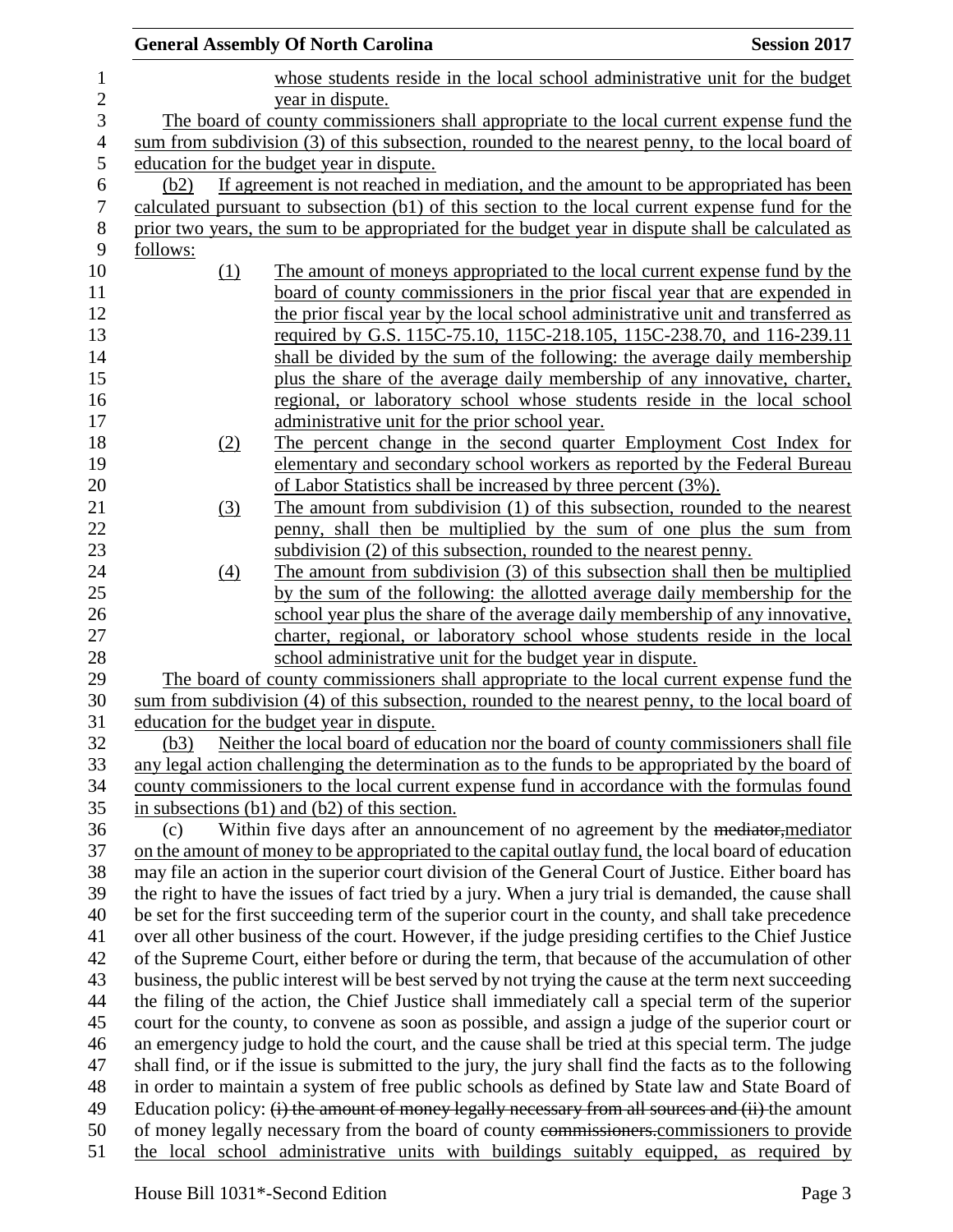## **General Assembly Of North Carolina Session 2017**

 G.S. 115C-521(b). In making the finding, the judge or the jury shall consider the educational goals and policies of the State and the local board of education, the budgetary request of the local board of education, the financial resources of the county and the local board of education, and the fiscal policies of the board of county commissioners and the local board of education. All findings of fact in the superior court, whether found by the judge or a jury, shall be conclusive. When the facts have been found, the court shall give judgment ordering the board of 7 county commissioners to appropriate a sum certain to the local school administrative unit, unit for the amount of money to be appropriated to the capital outlay fund and to levy such taxes on property as may be necessary to make up this sum when added to other revenues available for the purpose. (d) An appeal from the judgement entered as provided in subsection (c) of this section may be taken to the appellate division of the General Court of Justice, and notice of appeal shall be given in writing within 10 days after entry of the judgment. All papers and records relating to the case shall be considered a part of the record on appeal. The conclusion of the school or fiscal year shall not be deemed to resolve the question in controversy between the parties while an appeal is still pending. Any final judgment shall be legally binding on the parties at the conclusion of the appellate process. The payment of any final judgment by the county in favor of the local school administrative unit shall not be considered, or used in any manner, to deny or reduce appropriations to the local school administrative unit by the county in fiscal years subsequent to the one at issue to offset such payment of a final judgment. (e) If, in an action filed under this section,subsection (c) of this section, the final judgment of the General Court of Justice is rendered after the due date prescribed by law for property taxes, the board of county commissioners is authorized to levy such supplementary taxes as may be

 required by the judgment, notwithstanding any other provisions of law with respect to the time for doing acts necessary to a property tax levy. Upon making a supplementary levy under this subsection, the board of county commissioners shall designate the person who is to compute and prepare the supplementary tax receipts and records for all such taxes. Upon delivering the supplementary tax receipts to the tax collector, the board of county commissioners shall proceed as provided in G.S. 105-321.

 The due date of supplementary taxes levied under this subsection is the date of the levy, and the taxes may be paid at par or face amount at any time before the one hundred and twentieth day after the due date. On or after the one hundred and twentieth day and before the one hundred and fiftieth day from the due date there shall be added to the taxes interest at the rate of two percent (2%). On or after the one hundred and fiftieth day from the due date, there shall be added to the taxes, in addition to the two percent (2%) provided above, interest at the rate of three-fourths of one percent (3/4 of 1%) per 30 days or fraction thereof until the taxes plus interest have been paid. No discounts for prepayment of supplementary taxes levied under this subsection shall be allowed."

## **SECTION 2.** G.S. 115C-432(a) reads as rewritten:

 "(a) After the board of county commissioners has made its appropriations to the local school administrative unit, or after the appeal procedure set out in G.S. 115C-431 for the capital outlay fund has been concluded, the board of education shall adopt a budget resolution making appropriations for the budget year in such sums as the board may deem sufficient and proper. The budget resolution shall conform to the uniform budget format established by the State Board of Education."

 **SECTION 3.(a)** The Local Government Commission and the School of Government at the University of North Carolina at Chapel Hill shall convene a working group to develop and recommend statutory parameters for fund balances maintained by local boards of education and for disputes related to the capital outlay fund. The working group shall include at least one representative from each of the following groups: the North Carolina Association of County Commissioners, the North Carolina School Boards Association, and the North Carolina